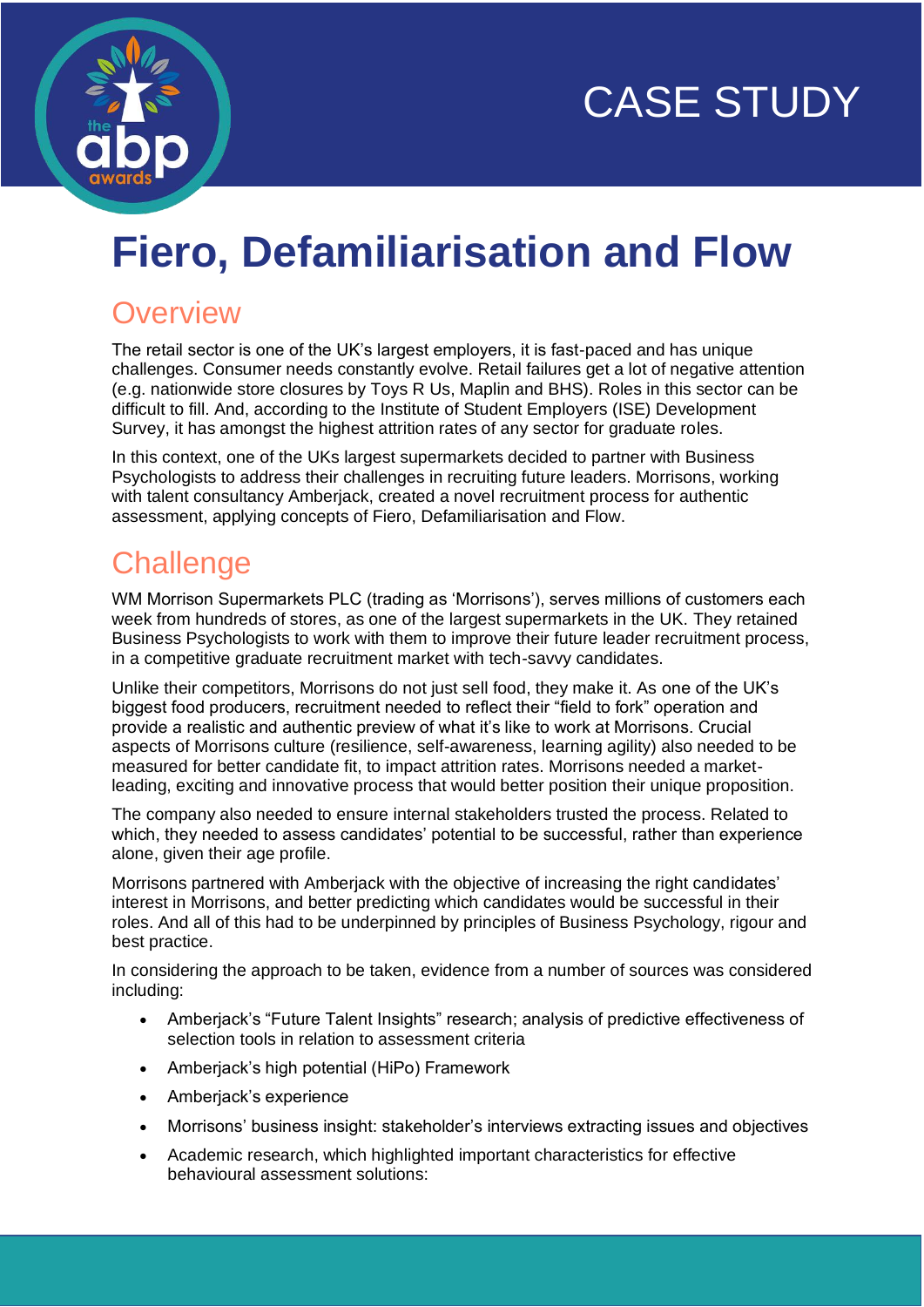

- consistent and clear
- job relevance
- providing candidates opportunity to show what they know
- treating candidates with respect

The Practitioners cited reference to: Hausknecht, et al., 2004, Truxillo, Bodner, Bertolino, Bauer & Yonce, 2009, Anderson, Salgado & Hülsheger, 2010.

# Approach

Stakeholder management and buy-in was crucial for the Practitioners to elicit the business insight needed for transformation. Success was to be measured through reduced attrition, fill rates, conversions and stakeholder face validity.

### **Solution Design**

Workshops and Job Analysis (at the Visionary, Subject Matter Expert (SME) and Incumbent levels) were critical to build up a bank of realistic job simulations, as well as develop a detailed behaviourally anchored assessment framework fundamentally reflective of Morrisons' Ways of Working.

A bespoke process and assessment exercises were designed incorporating the following principles:

- Fiero: a neuroscientific concept. Fiero drives engagement and loyalty and is triggered by stretching challenges that allows one to showcase capability
- Flow: as defined by Mihaly Csikszentmihalyi, a state within which one can assess innate strengths, reducing contamination from socially desirable or learned behaviours
- Defamiliarisation: a tool for creating a sense of 'Flow,' defamiliarisation exercises put candidates in unfamiliar situations without clear rules allowing an authentic assessment of resilience and agility
- Assessment of 'High Potential,' using Amberjack's High Potential Framework which has as core principles:
	- **Learning Agility**
	- Self-Awareness
	- Resilience
	- Motivational Drive
- Reflection: both through reflective interviews and through a decompression session after the defamiliarisation exercise, allowing the Practitioners to assess candidates' self-awareness and discuss relative strengths when in a disarmed state
- Immersion and Realistic Job Preview (RJP): attrition on the Morrisons Future Leader programmes seemed to be largely driven by candidates not understanding the roles applied for. It was therefore critical that all assessments were reflective of reality
- Face Validity: essential to building internal trust, as candidates performing well in previous assessments often had not been offered employment because stakeholders had not seen their capabilities demonstrated in a context they felt was valid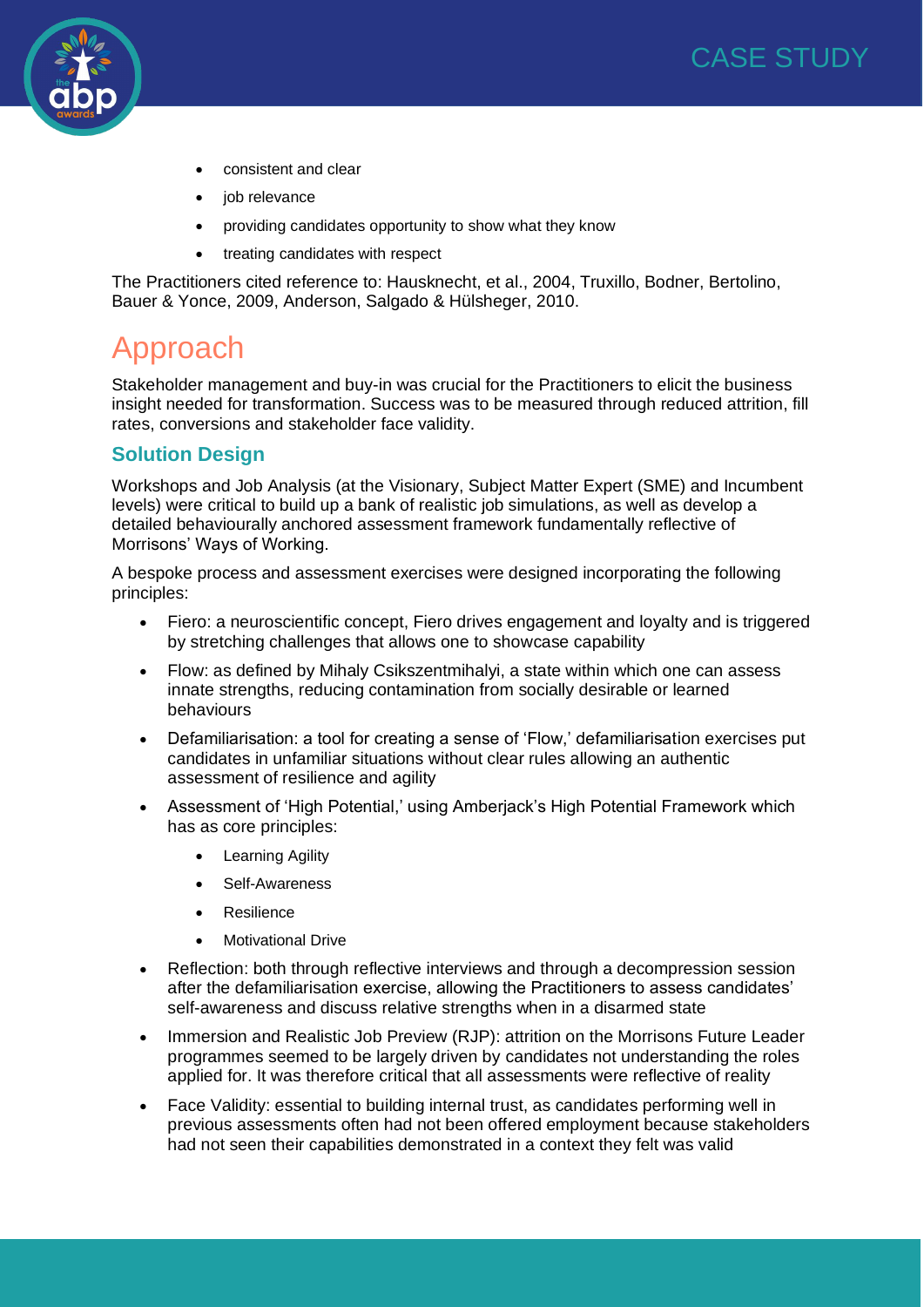



While the assessment framework formed the basis of all assessment processes, the content was tailored to reflect the reality of the different roles available. The end-to-end solution was delivered on Amberjack's immersive, interactive and video-driven technology platforms.

### **The Recruitment Process**

The process started with an SJT offering an initial RJP. It then moved to a video interview that consisted of future-focused scenario-based questions, which brought to life the reality of the schemes' demands (e.g. nightshifts in cold warehouses, not knowing what your next rotation will be, etc.).

The culmination was the Assessment Centres, which were held at function specific locations: for example, manufacturing plants. The Practitioners developed bespoke materials for each function and delivered a true day-in-the-life experience using exercises reflective of the realities of the job.

The Logistics and Manufacturing defamiliarisation exercise was arguably the single most transformative assessment designed. Candidates had no information about what was going to happen, and the exercise was not part of the event schedule. They were asked to deliver a briefing to warehouse colleagues using fragments of information about a situation where machinery was 'breaking down,' impacting deliveries. This exercise was delivered in a real warehouse setting with real Morrisons employees heckling and playing the part of disgruntled colleagues. It lasted eight minutes. It tested resilience, an essential element of the High Potential framework, in an unexpected, authentic and realistic way. Candidates relied on their natural behaviour, in 'flow,' to manage the unscripted situation. They also needed to demonstrate their agility, another key element of the High Potential framework, by responding rapidly to new information and circumstances, as well as coping with ambiguity and incomplete information. Regardless of how they performed, candidates emerged energised as a result of having been in a state of 'Flow' and from the Fiero that comes from overcoming such an unexpected challenge. Afterwards, the decompression session allowed them to reflect on how they performed. Assessors were therefore able to evaluate selfawareness and motivational drive, the other essential elements of the Amberjack High Potential framework.

Stakeholders were involved in co-development of all processes, tools and exercises. The Practitioners believe that all stakeholders bought into the approach because it was inclusive. Regular feedback, detailed planning and milestones provided clarity at all times.

### **Outcome**

### **Delivery Process**

The company's recruitment became more about self-selection from beginning to end. The mobile and immersive process was automated, incorporating strong elements of interactivity, problem solving, tests of skill and challenges specific to Morrisons. Candidates were assessed against ways of working, behaviours and roles using Amberjack's HiPo framework and pioneering approach to interviewing; future-focused scenario-based questions. This delivered more emphasis on role-fit and future potential, rather than past-experience, and its effectiveness was evident by the improvement in attrition.

In total, 3,600 hours were spent on planning, system set up and implementation of this solution. It was scalable which meant that it was up and running within a matter of weeks.

Learning derived specifically applied to co-designing the solution with Morrisons stakeholders. The Practitioners reported that the feedback was overwhelming from the recruitment team, senior business leaders, future leaders on the programmes, and others.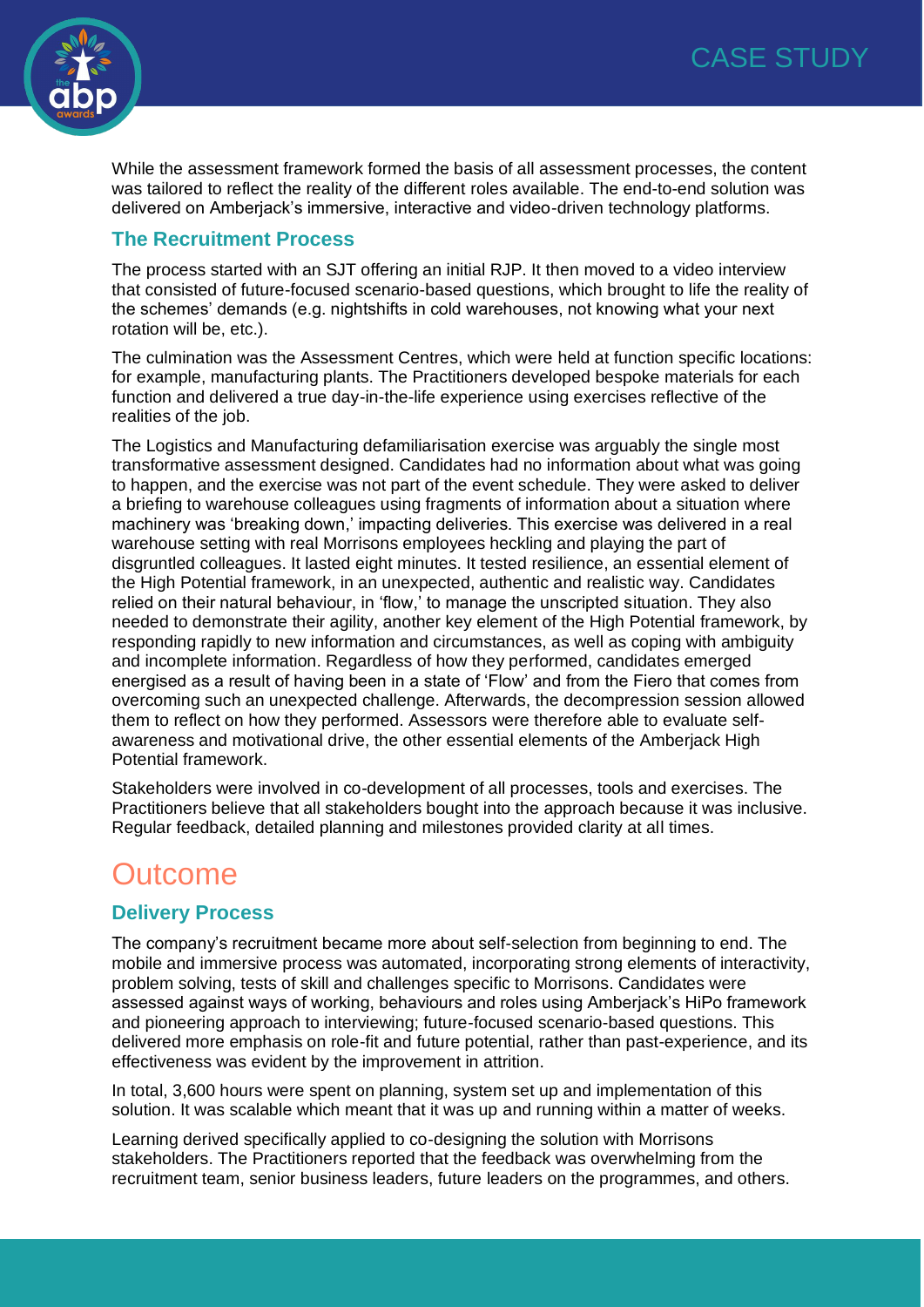

They recognised that a process was needed to capture information so that it could be used effectively. This issue was identified quickly and addressed, so it did not cause any delays and resulted in more efficient analysis.

In total Morrisons made 112 hires from over 10,800 applications across 12 different programmes. The new recruitment process was designed to be consumer-centric and to meet the aspirational needs of young future leaders. The results achieved were expressed in qualitative and quantitative ways.

### **Candidate Feedback**

"Overall, it's been an excellent process. There have been a wide variety of tasks and the process has been easy to follow. My favourite activity was the unexpected activity at the Assessment Centre [Defamiliarisation Exercise]. It was modern and innovative, not something I've ever done before. The unexpected exercise was challenging and made you think on your feet but also very interesting to be put in a possible real-life situation." *- Julien Vetterhoeffer, Logistics Graduate Scheme*

"I've found the recruitment process very well organised. Everyone I've spoken to has been approachable and friendly, helping me as much as they can. The most enjoyable part for me was the unexpected exercise during the Assessment Centre, it brought to life real situations that could happen in a day to day role at Morrisons." *- Ben Barker, Graduate Scheme*

#### **Return on Investment**

In total 1,800 candidates attended the 60 Assessment Centres, with conversion rates increasing to 43% from 30%. Holding Assessment Centres at function specific locations also seemed to improve authenticity. The level of confidence in recruitment as expressed by stakeholders means the transformation made by the Practitioners and inclusive process built by them was the sole driver in contributing to the outstanding success achieved.

The new process reportedly delivered a 10% reduction in like-for-like costs year-on-year, and graduate roles were filled eight months earlier. Attrition was lowered to under 5% against 17% from the previous cohort, compared to the industry average of 10.4% and a sector average of 18% (ISE Development Survey 2017). Candidates also claimed to find the new process fast; on average 17% quicker than industry benchmarks.

#### **Stakeholder Feedback**

"At Morrisons we like to be innovative, and our new Future Leaders Assessment process is truly innovative from beginning to end. If I had to name my favourite element of the process it must be the unexpected activity at the Assessment Centre, just the reaction of the candidates and involving some of our own people, our team managers and our colleagues from the shop floor, role playing along with the candidates has been fantastic. We can really trust the assessments we make, and candidates really know what they're signing up for!" *- Adele Holtom, People Specialist – Training Wakefield Logistics Scheme Lead.*

### Acknowledgements

Sophie Meaney, Managing Director, Consulting Solutions & Strategic Development, Amberjack

Fran Cousans, Principal Consultant, Amberjack

Sebastien Kenneally Miles, Assessment Consultant, Amberjack

Jessica Kipling, Assessment Consultant, Amberjack